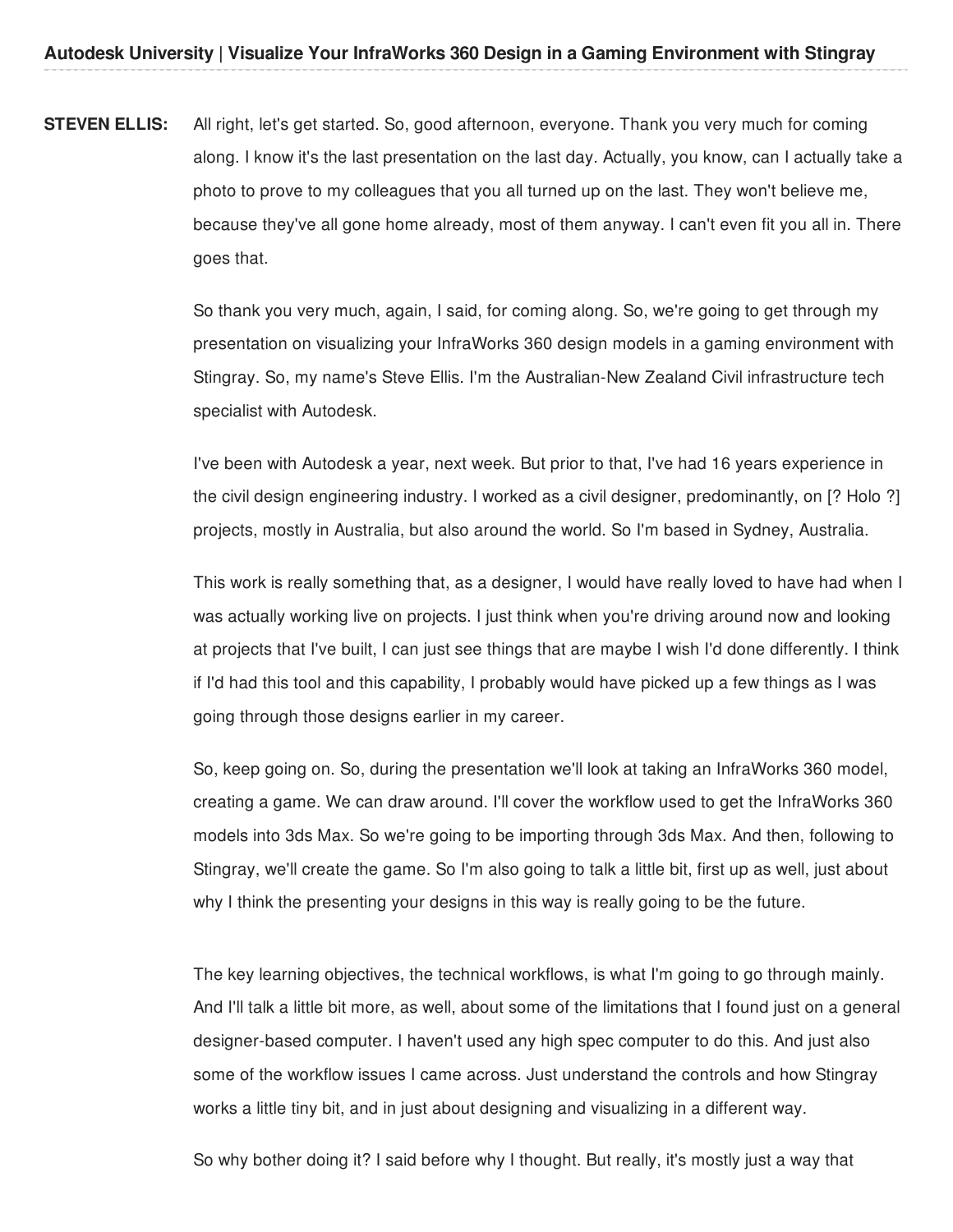[INAUDIBLE] pretty much all of those computer gaming devices. And I think that's the norm. People are going to expect it. And, particularly, the next generation are really going to expect to be able to visualize and interact with their work in that sort of a way. And like I said before, it gets you the user perspective.

You can drive along, walk along a street, whatever you want to do. And get in and immerse yourself in the design. Not even taking into the whole VR stuff. It's just the design aspect of it. Where you can walk around and see things. It's fun. It's cool. Gets people wanting to come to work and keep looking at their designs everyday. Wireframe is not the most fun thing to look at. This certainly is.

All right, so let's move on to the actual workflows. InfraWorks is obviously where I'm taking the design from. This is a little model that I've had mocked up. It's near where I live in Sydney. And it's an intersection that I absolutely hate. It takes me about 20 minutes to get through it on my way to work, and takes forever. So I decided to change it all. And that's the model we're going to look at.

So what's in the model from InfraWorks that I've been working on? I trust the video is playing. Yes, excellent. So it's got the highest res [? being ?] aerial imagery that you can having in InfraWorks. There's a five minute [? DEM ?] for all of the terrain. It's not just the model builder terrain. Buildings. I'll show a Revit and a 3ds Max model. There's some sketch up stuff in there, as well. The roads. And the other buildings are always just basic InfraWorks things, as well.

All the roads to be seen to change are all component roads. Fairly detailed, I think, for in InfraWorks, sort of an interchange. Straight furniture, and things like that, it's mostly just InfraWorks. There's some 3ds Max stuff, as well. And, as you know, the trees are all from InfraWorks, as well, although I've had to tone that down.

So I did try and use really high res aerial imagery from [? neemap. ?] That But on this machine, and I'll go over the specs in a second, it just couldn't cope, going from 3ds Max. So InfraWorks to 3ds Max was fine. It was 3ds Max to Stingray, it just bogged down. It didn't do it for me. I think there's probably some knowledge that I lack, maybe, in the 3ds Max realm.

Because I'm a civil designer, that's not my core, sort of, product that I understand. So I do think there's some learning that I might need to do to just fix some of those things up. But this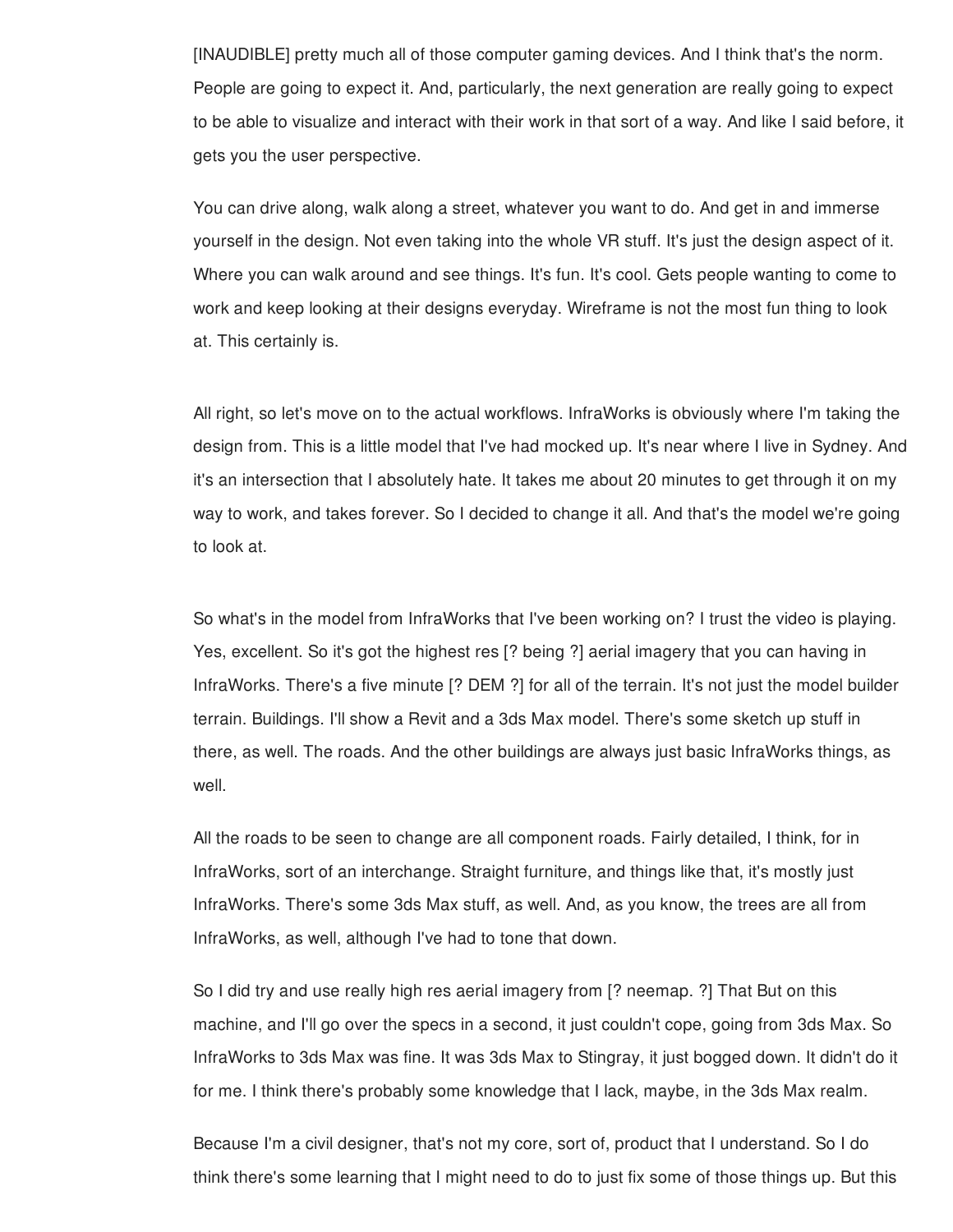workflow I couldn't do it. I think even just a better laptop would do the work. And we're just talking for about box machines, and [? MSI ?] machines, and things like that. And if you had one of those, I think you'd all right.

And I do have access to one but, again, I think this is a Ford designer's top of a workflow. All right, so let's look at the export process from InfraWorks. So, the first thing that I'll always do is just create another proposal. So a copy of my final sort of InfraWorks model, and then out of that, I take out the Revit models and the 3ds Max models. Any of the heavy outsourced models from it, they just don't go across from InfraWorks to 3ds Max properly.

The models come, but there's no textures. There's no materials. They're not mapping. And again, I'm not really exactly sure why that is. They're just not, so you get it in place in the game in 3ds Max. That's probably one of the bits of the workflow that I don't like so much, because say you had geo reference Revit models, and now we're dropping it in the right location, that's going to be a bit of a pain for you.

Then again, it's a gaming engine. It's not meant for necessarily engineered accuracy. So, you know, how much of an issue it is, I'm not sure. All right, so anyway the export is done under the settings and utilities tool and exporting the 3D model. I'll go through and use the export as a single file. You can do separate files. I've just seen this to be a bit of an easier workflow.

So, that's going to save that an FBX here. And I always turn on the export materials and textures and merge objects with the same textures. So, also note that you can do the entire model, the box polygon, or a complex polygon, to export that. And it's an FBX format that that's exporting.

So again, I'll just note a few more things here about the issues. [INAUDIBLE] My laptop that I've used is a Dell I 7. It's got [INAUDIBLE] on a solid state drive, 16 GB RAM and video k to 100m. It's a [? bog ?] standard machine. It's nothing fancy at all. I'm using a 5 square kilometer model. Sorry, I'm an Aussie. I could not have worked that out in other forms for you, sorry.

Like I said, it's heavy with that 5 minute DM. That's pretty heavy for Stingray. And, particularly, and I'll talk about that a little while ago, like on the water surfaces. It's still doing that really dense grid or vertices on the triangulation. And there are some workflows that I've only just discovered this week, having access to some product people to work that out. And I added it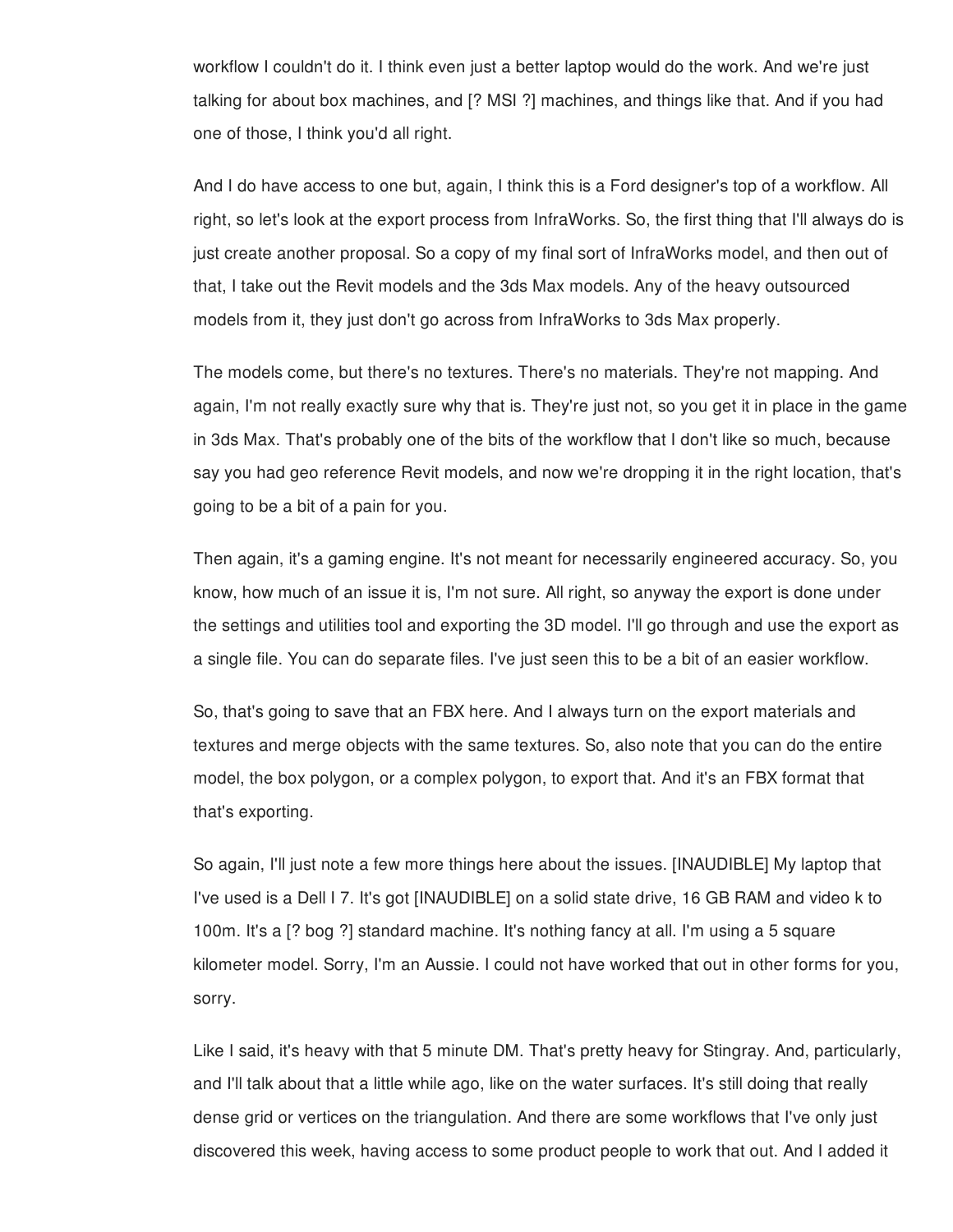into here although, it's not in my actual workflow that I used to get here.

So, yeah it's the same. There's some learning that I still need to do around this workflow. I couldn't also incorporate the highest res InfraWorks building setting. So you can get it that really high res setting in InfraWorks, and the buildings look really nice and they're are textured up. And they've got windows and all that. I couldn't get that to work.

I also ended up having to take out a lot of the trees that I've had in the model. Again, I wouldn't crunch across with this machine. The smaller model, as well, I've done really small models of just two or three straight. They come across with all that stuff. It was just the 5K square. And so it's quite a lot of information in it. With the buildings it just didn't do it.

All right, so that's really it for InfraWorks. Obviously, there's a lot of work beforehand you need to do to get a model to a certain point when you're happy with it. But let's move on now, and have a look at the 3ds Max workflows. So, again, let's just look at getting into the importing the InfraWorks 360 models. So, let's see just under your import settings there, you're going to go and find that FBX file we just kicked out from InfraWorks.

Keeping it here on that [INAUDIBLE] on entertainment setting and then just leaving all the defaults. I haven't played around with anything within that default there from InfraWorks.

So once that's imported, or you just group everything kind of in the very beginning, and I'm just going to move it to the 00 location. Obviously, it's coming in with coordinates from a real world coordinate system. We don't really need that anymore within here. Now [INAUDIBLE] just improves the performance when you do move it. So ungripping that now, now there's a little bit in here.

I have no idea why it was dropping this tile out for me. It's the only time it's ever done it. And again, this is my lack of knowledge with 3ds Max, and how to fix this properly. I dragged that image in, and it was all ran the wrong way. It was mirrored. I just mirrored it back and dragged and dropped it.

It seemed to work. I'm just showing because this is just the exact workflow I went through. I figured it happens to someone else, little nuances, you know. So when I drag that in there now, that's all good, and it all works fine. Just sort of better make sure everything was clear, what happened. I didn't want too many smoke and mirrors here.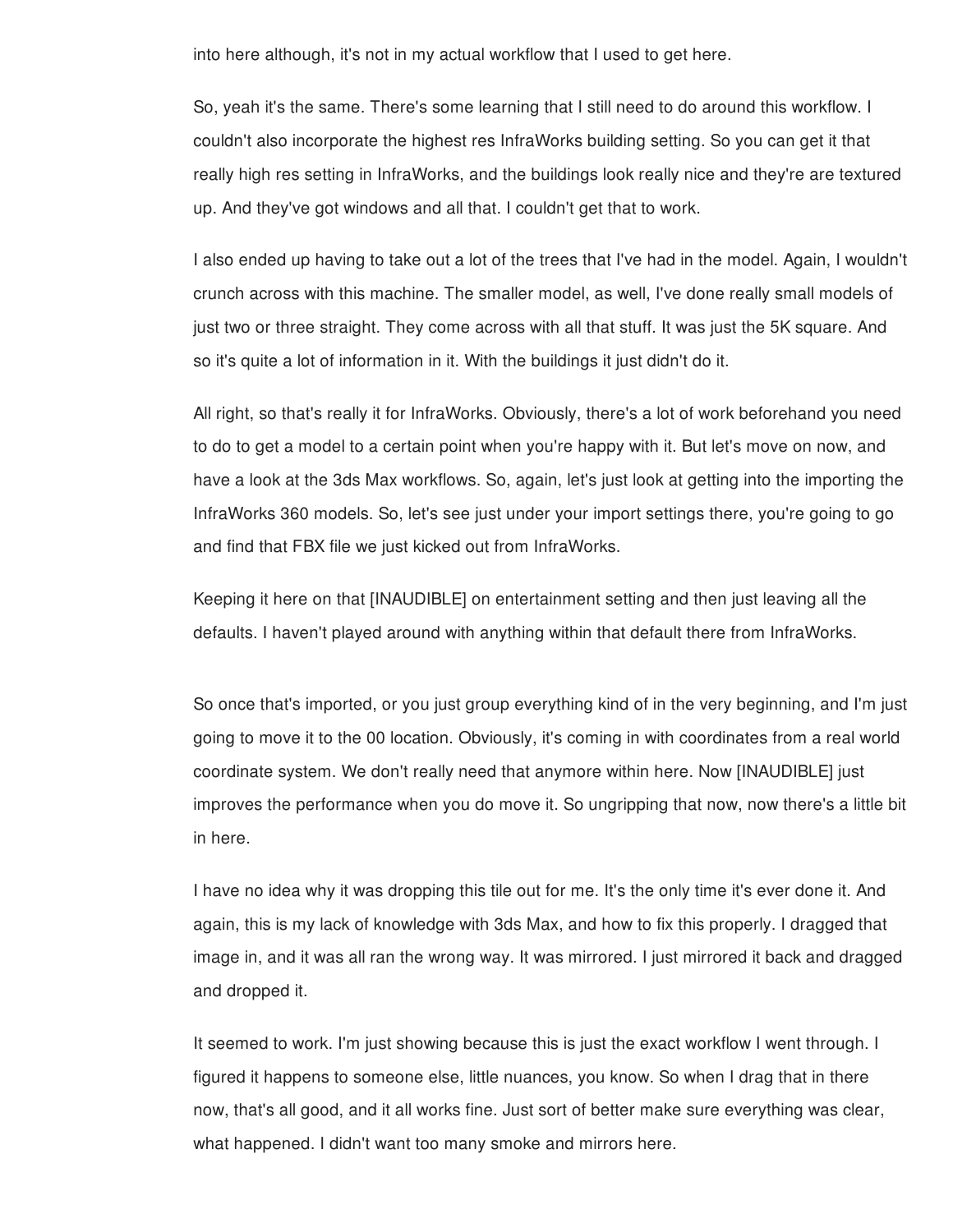I'm not doing it live either, though, so there's a little bit of smoke and mirrors there, right. [LAUGHTER] So, now I'm going to run a little script, because this has to change all of the names on all of the textures and materials that come from InfraWorks. It's a bit of a mess from InfraWorks. It comes where there's lots of full stops, and underscores, and all that stuff.

So again, this was from colleagues within Autodesk that provided me with this. I'd been doing it with a little rename utility beforehand. It was a nightmare. So, basically, you're just capturing all those names. Going to convert it. If you don't have access to the script, as well, I didn't put links. I just totally forgot about it.

Grab my card at the end. Come talk to me, give me yours. And I'll make sure you can get links to that stuff. It's all available to download. Not a problem at all there. So really, let's just going go and rename them to nice and easy names that Stingray can handle. So it's the Stingray issue there. It just loses all those textures.

So that's pretty much it, the game for that import component.

All right, so now we're going to go and just look at how I'm just bringing in those models now into 3ds Max. So the Revits or any other FBX files you might have. So again, it's just in your normal import functions. I'm just going to grab and import the Revit model now.

Opening that up, one of the things I am doing here is I just merged them all together for the Revit model in the beginning. Again, I don't know if that's the right workflow. It's the one I use. I also just bring in materials. I don't bring any of the cameras or the lighting systems or anything like that. Again, I don't know if it makes any difference. It just seems messy inside the 3ds Max model to me.

Yeah, I guess this is sort of what I was saying before. This is the most annoying part, really. It would be nice if it would have just dropped in there. This is really double handling the work, now. So you could have just click it, rotate it around, move it all into place. That seems to be a bit irritating there. Particularly, I guess if you really want to get into a really detailed modeled and you're throwing people in there, and vehicles, and that sorts of stuff, it just seems like there's a lot of scaling needs to be done in here.

Again, I think you could probably get away with some of the car models from InfraWorks, and bringing those across. It just seems to be a little bit easier. But nonetheless, this is what I had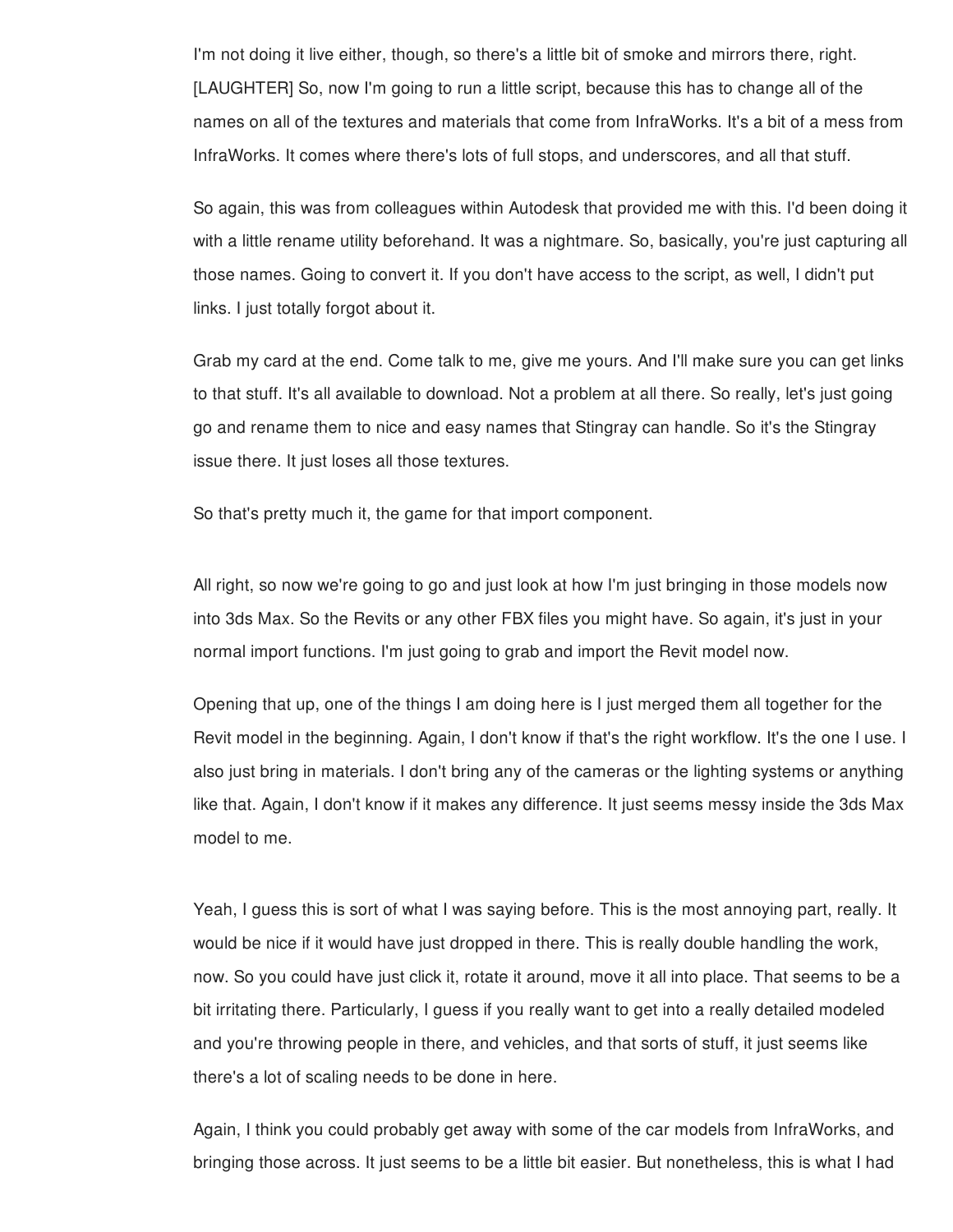to do to get any of these two buildings that I was playing around with in this area. Not my house, I wish it was.

You got to put in the [INAUDIBLE] back from the beach. So here we are. So this is an FBX model now. So again, similarly, I'm just bringing in the materials. I'm turning off any of the cameras and lightings, or any of that sort of stuff. And bringing in, this one doesn't come merged, so the first thing I'm doing here when I'm bringing in additional models is just merging it all into a group as it's selected, initially. Just saying that it's a bit easier to handle and move around in the future.

It's like anything in here. It's all about keeping organized and naming things correctly. So it's not a big mess when it goes across into Stingray.

So it's taking forever to merge it all into place. And I guess that was what I wanted to be clear about, that it does take a period of time. If you had a lot of these models, that would get a bit tiring.

That's how it is, unfortunately.

So that's all I've done. Again, like I said, I couldn't get lots and lots of different models playing around in there. Because, again, this machine just didn't handle having too many Revit models. I tried to have a little like, an industrial area, and some high rise buildings over in another corner. But again, it just bogged it down with about eight or nine Revit models in there. It just killed it for me. So I just stopped with that.

So here's this thing that I learned this week, just about doing some surface optimization. And I think this is really only scratching the surface of what you can do with this part of it to really start to get the sizes down and making it all work a little bit neater. As you can see there, all of the how dense. So that's a little water area just right there. And really, there's no need for that many triangles.

So [INAUDIBLE] maybe not that easy to see. It's under the modifiers mesh editing. It's called ProOptimizer. Over here is this little calculate button, and that's going to tell you how many vertices, or, basically, the triangles that are in there. And then, you can strip that down by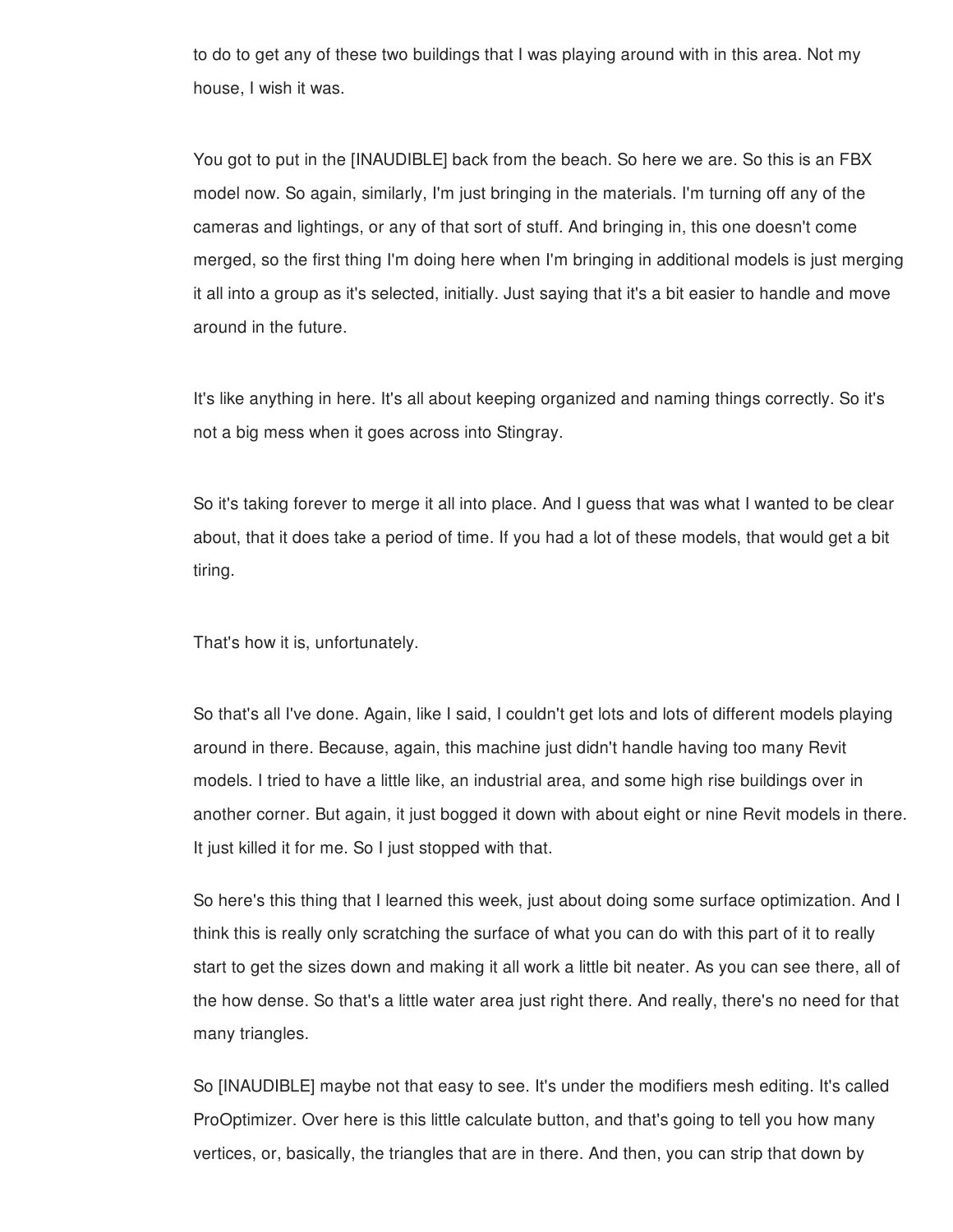percentages. You can tell it a new number that you want it to have. And you can see there that that's thinned it out a fair bit, although you can even go to town, really, with that.

I guess it comes down that it's coming across in tiles to me, so I think if you just selected all of the areas away from your design, the context part dumb all those down and, it's really going to get everything cranking a lot faster. And I really wish I'd known it whilst I was building the workflow for myself previously, because I think it probably would have been a lot better. And I could've had more data all around where I'm actually going to drive and play around with it in Stingray.

Anyway, that's what the guys that I was talking to. They're just influx. Optimize your surfaces, combine everything together into one. Don't have them all separate. There's still a lot that I need to learn with this. 3ds Max is such a massive program you really need some help with it if you not over it, because I certainly wasn't, as I found out I was like, aw yeah, I'll be right. I'll be right. But, no.

All right, so really that's it. I mean, it's still a pretty easy workflow. If you're not going to play around with getting lots of buildings and all that sorts of fancy stuff, and just want to drive around in your design, you probably only had to do four of those steps that I just showed you there. So I still think it is pretty easy to get us into a gaming environment.

All right, so let's jump into Stingray. I can't even read that properly. Hang on. So, 1.5.8, [INAUDIBLE]. I think that's the latest one. I'm not 100% sure. I think it's the last one that I had access to anyway. So really, the first thing we need to do is get a base template set up. Here I'm using the standard vehicle, because I want to drive in mine. You could use the characterbased one.

We're just going to name our game, save it to some location that you need. You could put descriptions, whatever you needed. So, in here now, we're going to strip out all, or most, of the information that sits inside this template, vehicle 1. So we're going to take out everything except the reflection probe and the skydome, because, obviously, we want to retain those. But we don't need any other than that level information that's in there for going around and playing and testing out the game.

So, in this workflow, you do that first. And then, we go back into 3ds Max, and we're going to do the connection up then. So, it's really doing that stuff first, and 3ds, once you connected, it knows where the path is and it'll start dropping things.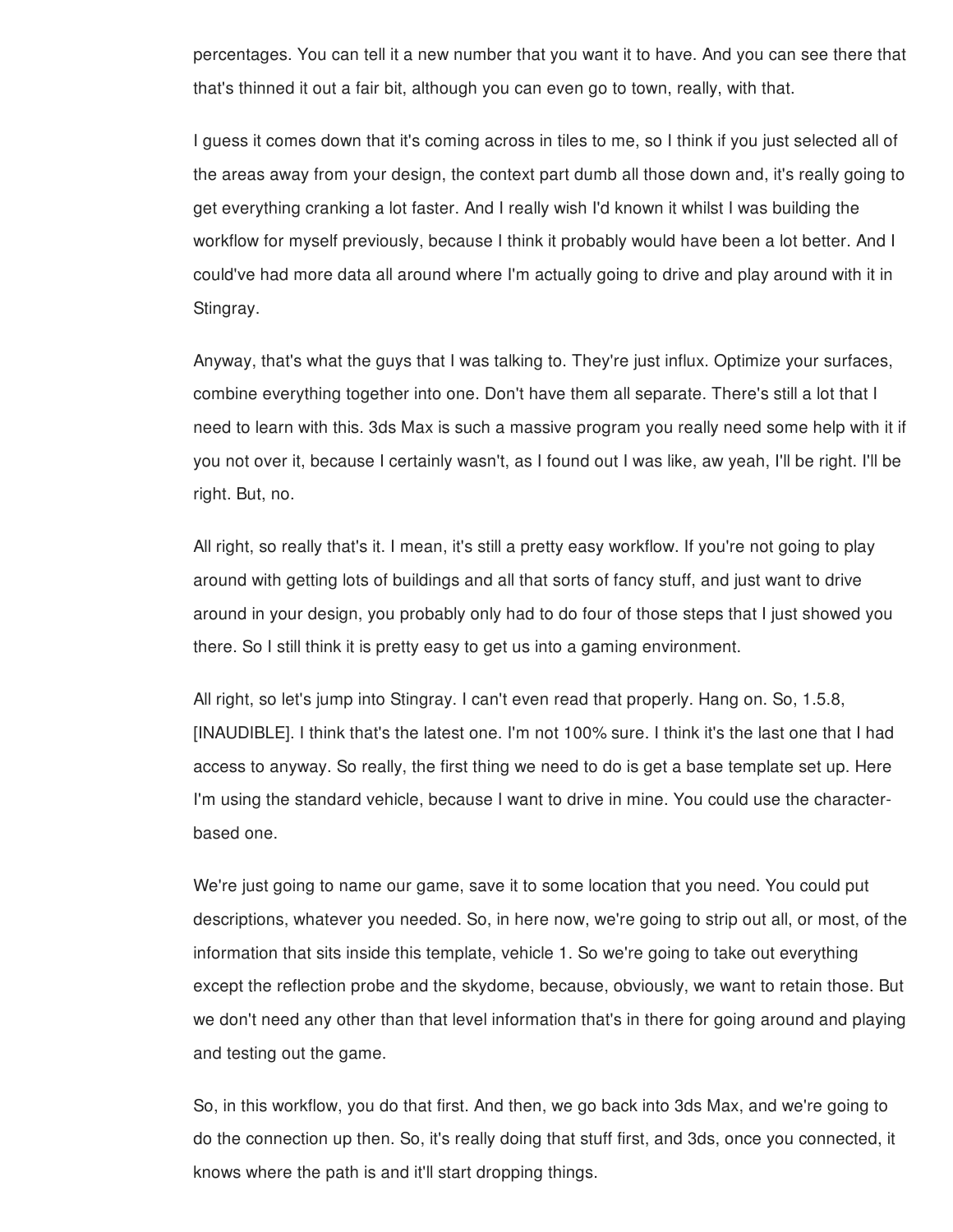I'm sorry? Go back? Sorry.

## **AUDIENCE:** No worries. Thank you.

**STEVEN ELLIS:** No problem.

Do you want me to play the video again? All good?

All right, so we going to connecting into connect 3ds Max to Stingray. So up in the Stingray menu, we're going to go connect, and then we're going to go send all. As I said, because we'd set that base game up previously, the connections are now live and it's going to drop them into the right place. So, I save all my information under content levels, and then I create another folder. And that's where I'm going to drop all of my new model data into there.

So once this finishes off within 3ds Max on the crappy computer, I close 3ds Max, so that I can free up some resources on the machine before I do anything else. So, now we're going to go over here into [INAUDIBLE]. So, the settings to do here, materials, update materials, textures, update textures, create textures folder, combine meshes, and combine bond material. The items [INAUDIBLE]. I think that was on the screen before, so I'll go back to that.

All right, so once all of that content loads down in the bottom over in this area here is just your browser window now where you can find all that content. So you just drill down into those folders there, and you'll find your information. So here we are.

So, there's all the materials, and then this is the actual model itself. It shows up in a little preview panel. You can go and zoom on into it. Again, I was talking about, I believe in this is in settings you do to change all this fog stuff around, and some oddities like that. Or you just take a snapshot so I know what I'm looking at, drag it up and drop it into the actual level above.

So, a couple of things, where is this sort of 00, or insertion point location is, is critical. That's where your vehicle is going to drop into. We'll have a little bit talk about that in a minute. But that's now the InfraWorks model from 3ds Max, now sitting in Stingray.

And something else that I probably need to do a bit of learning on, I'll find the panning and navigation in Stingray odd to me. It doesn't work quite like it does looking a CAD engine, or even in InfraWorks. I'm not sure why. It's just probably some really simple setting that I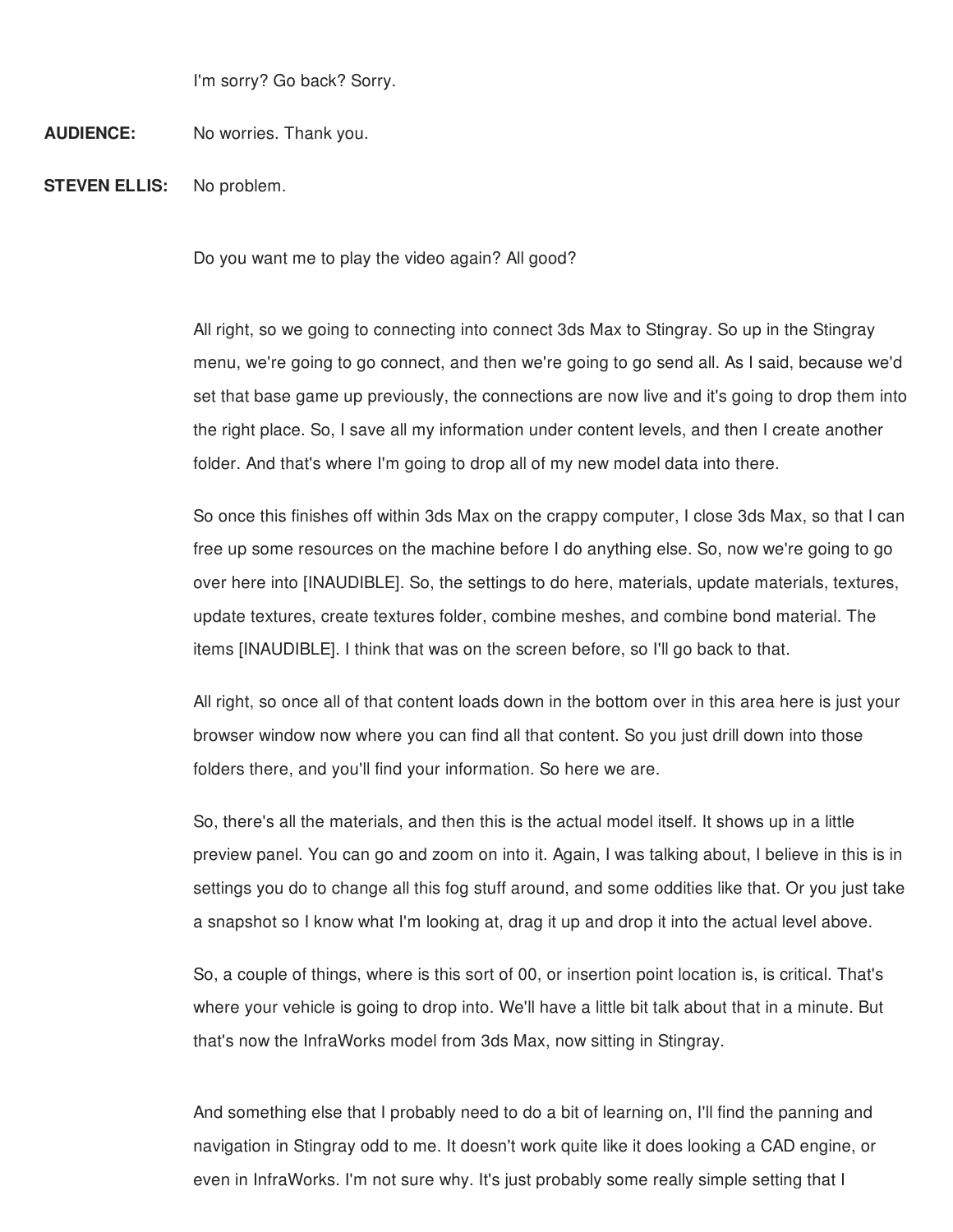completely missed.

Right, so now, the most important part is adding all the physics to the model. So, I may never see that. [INAUDIBLE] to drive on the surface, crash into a building, people, trees, dogs, whatever you want. Obviously, you don't have to apply the physics to everything. If you want to have the people to be able to be driven through, you just don't turn them on. And again, I think on really big models this can take a little while. I have, again, . I don't want to be full of crap with you, I sped up some of the video bits here in terms of how long it took to actually process this information.

even in InfraWorks. I'm not sure why. It's just probably some really simple setting that I

It did take quite some time to churn on it. So, to apply the physics actor now, we select the model and it's open, selected in unit editor. And again, I said you might need to wait quite some time here. I don't know if you can see the time on my computer, maybe, might give something away, I'm sure, if I was quick enough to make that disappear. I probably would. So, there's all the information. Again, in this fog, settings I can't actually end up seeing my models there for some reason. I think you can fix that though.

I'm going to control+A to select everything. You'll see it all captured. Up to create, and then physics actor, and it's going to go and apply all of that to your model there. But again, you just save all, and then you can close out of here. And that's it. The physics is now applied to that model, and the car will drive on the surface and impact all the different bits and places within that surface.

All right, another thing that's probably not really necessary in terms of the whole workflow, this is just if you're bringing across the trees from InfraWorks and, again, comes down to the whole texturing. Thing that the trees just look really dark, black, and they're not see through. They don't really look like trees at all. I'm not sure if you were bringing in 3ds Max trees, how that would go. I never tried it.

So I'm not sure if 3ds Max trees performed better. I'm not sure. So, basically, what you're going to go through is just browse through. Again, it's not the nicest workflow. You just got to browse through this list of materials on the bottom. Where your model, it's all located where your model data was inserted. OK, so there's some of the tree textures, so selecting that we need to--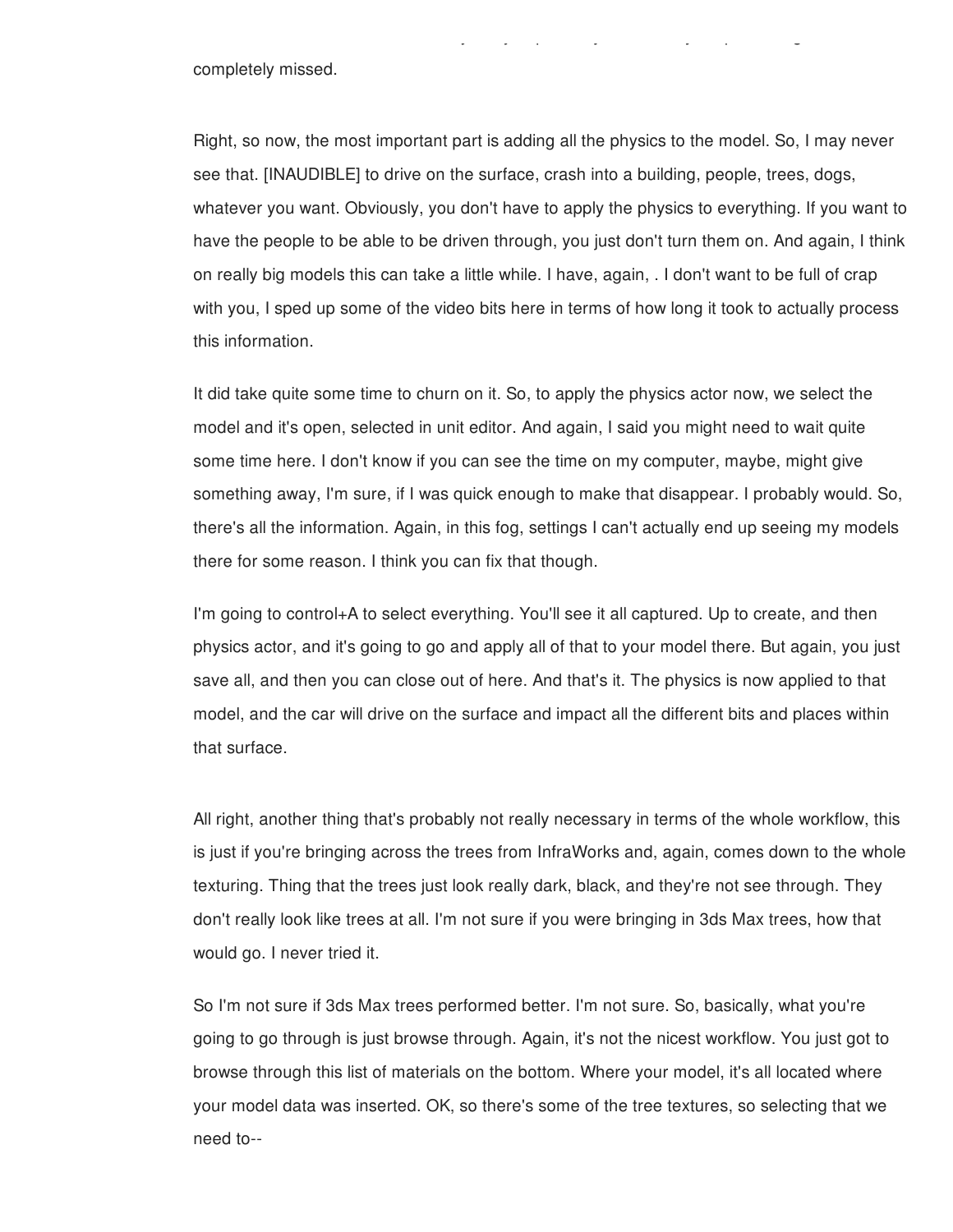Now, let's see [INAUDIBLE] and you use color, map alpha, and we're going to use roughness map. And then up to the make unique, open shade a graph. And I'm going to, once that opens, you're going to click on the last node here. Basically we're going to change the blend mode to transparent fade, and the face cutting to none double sided. And then just save that, and you'll see already how that is now see through.

Basically, on all of the leaves, and these ones up here are black. So you got to go through and do that to all of them. Again, it's a pain, but it just has to be done. Again, there's probably scripting that can be done for all this, but my pathetic knowledge of 3ds Max and that doesn't allow me to know how to do that. But you can see the difference there when we looked at the two trees are quite dark, and then it looked a lot a lot better.

So, and if you want those settings, they're there, because I probably went through that very quickly.

## **AUDIENCE:** If you apply [INAUDIBLE]

So, I grab my card or come talk to me at the end, and I'll definitely get you a link for that. It's available. It's not mine, either. I didn't write those scripts. It was by other colleagues. They have blogs and web pages that have access to all that information as well.

And so the other thing we need to do, is we can actually drop the vehicle into the right place. The 00, or the insertion point, of this model is where that'll happen. You can set up in 3ds Max, or you can do it here. It works about the same. So really what we're just doing is we're just selecting the model, and then we're just using this navigation thing to move the little x to the spot we want to drop into the model. Now critical, if it's below the surface, the vehicle will just fall off into space.

So on top of a tree, it might look fun. On top of a person, whatever you want to do, you just got to get that right. Sometimes you have to play around with that a bit sometimes, some zooming in and just getting it exactly right so that the vehicle doesn't do some funny bounce off. Yeah, it's just a bit of playing around. I've found in the end, and didn't do it in this workflow, but I found it easier to just do that in 3ds Max. You can even rotate it around so the vehicle is pointing in whatever direction you want it to be.

But again, anything I found out this week, because I had access to lots of smarter people than me. So that's pretty much it. We're ready to play and test the game now. So again, some of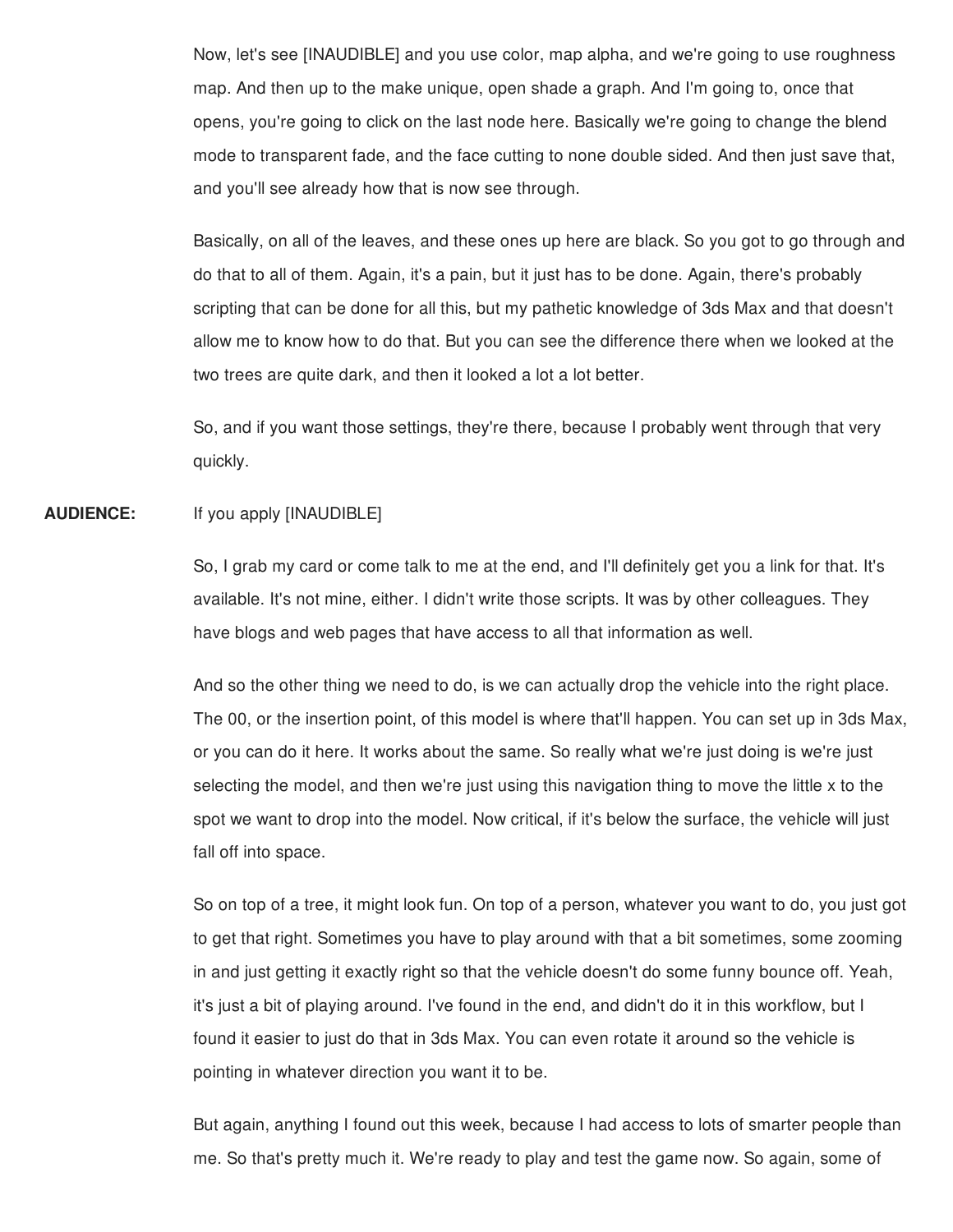those steps, you probably don't need to use if you just want to get into it and drive around. You're probably not going to muck around with all that texturing stuff.

You could probably just let it drop you into the middle of the river that I had there, and it's not really going to matter. You don't fall through the river unless you make that the case. We can just drive on it, in this case. So really, to play the game, we're just going to get up to the little green play button, and it fires it straight up into the game environment now, where we can drive around.

That's it. You got a taxi. Again, I tried to get the taxi to a Mustang, but my abilities didn't allow me to do it. So that's it. You can drive along, and see it's following the surfaces. You know, the trees are all in there, the buildings are there, the roads all there, everything looks all right. I'm probably driving on the wrong side of the road for a lot of you, probably not all of you, though. There you go, I fixed that up. I remembered halfway along who I was presenting to mostly.

And I keep crashing into a tree there, so making sure that I've actually applied all of my physics properly. You see when you hit a curb-- Sorry?

- **AUDIENCE:** You get a driver's [INAUDIBLE]?
- **STEVEN ELLIS:** No, well again, you probably can in terms of playing around with Stingray, but no, I don't know exactly how you do that. I think I'm going to keep developing this all the time. So, again, if you want my card, I post things to YouTube channels regularly. So I'll be improving this all the time, if you want to follow that. To keep up with it all, definitely grab a card.
- **AUDIENCE:** [INAUDIBLE]
- **STEVEN ELLIS:** Yep I'll have a look at it in a minute, if you want. I've got a few funny things in the last video. Well, pathetic really, but it's funny for me anyway. So, to deploy the game and get the game going now, I open that bottom right panel, clicking the plus button and going to the deployer. It can get up to Windows, Android, ISO, PS4 and X-box. Now, I've only ever done the windows, and I definitely know from PS4 you've got to have some sort of developer licensing, with them almost. And you can jump through a lot of hoops to get that, so I've only done the Windows deploy.

OK, so naming it there and the configuration there was some different releases, I'm just using release, and we just got package project for Windows. That's going to go off now, create this XC file Again, that can take a little bit of time. So, smoke and mirrors a little bit there, and so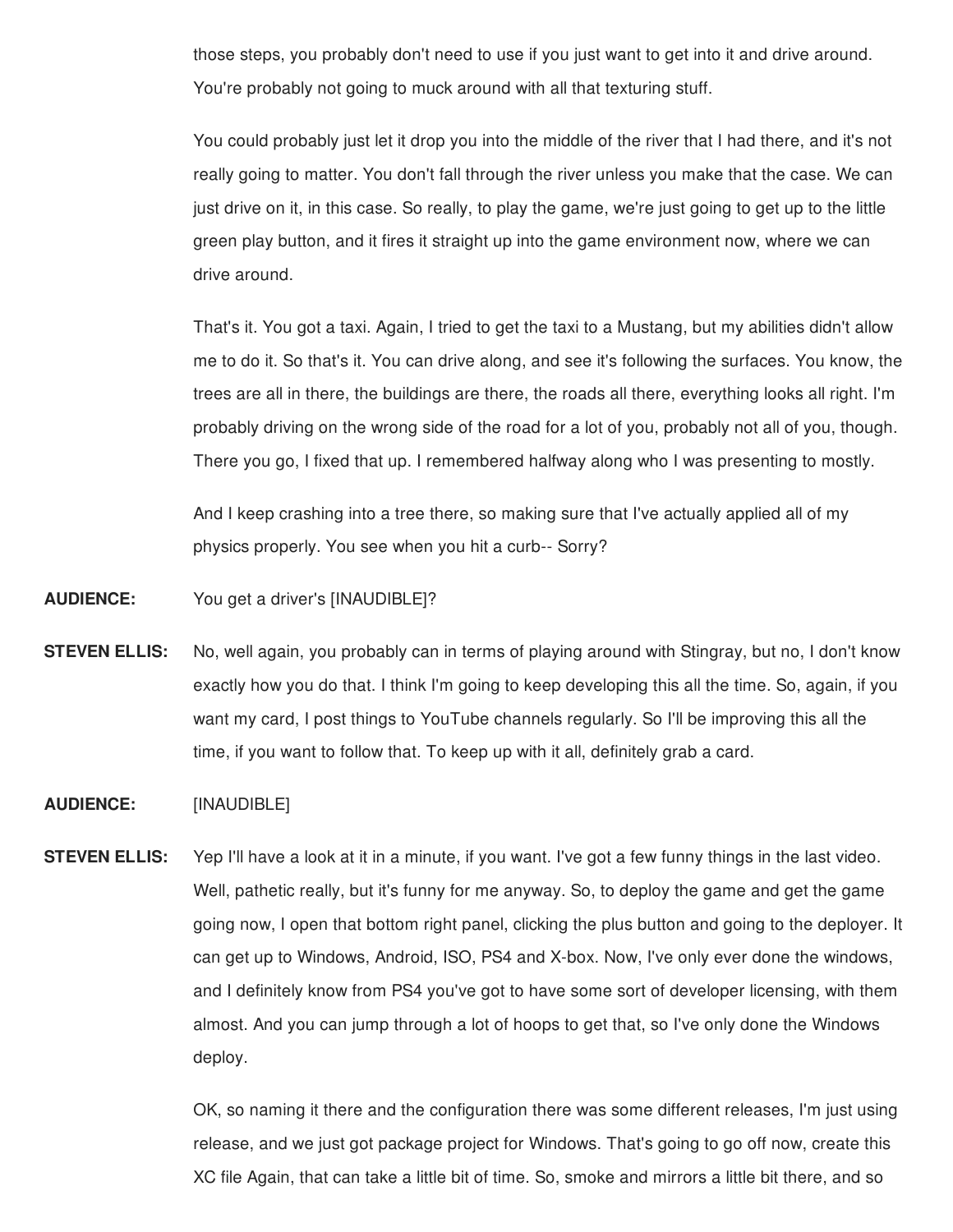here's the XC file. So, not in Stingray, just firing off the XC file, and just making sure that that all works.

Here's the start menu. And you can change all that start menu around. It's just another level within InfraWorks. You can go and add things, change the text, whatever you want to do in there. So, there we are. So, that deployed now. So, let's actually drive around in the game and have a look at it. So this is just firing off that XC file now. And you see there I dropped it a little bit too high probably.

[INAUDIBLE] Sorry, I don't know which side of the rode I want to drive on at the moment. Hedging my bets there. So you're using the WADS keys to steer. Again, probably something you can change around there. And even I'd like to see getting and changing the how quick you turn. It seems like you jerk around a far bit. When you're driving, difficult to just get in that lane and stay in it. And don't bother about driving rules in here either. I did want to call this Grand Theft Autodesk, but I didn't.

## [AUDIENCE LAUGHTER]

I thought about it, better not actually call that in the long run. So you see how you're getting the perspective. You can see, OK those, you know, those barriers just look horrible. Coming up to the bridge, if you're driving in that [INAUDIBLE] and now that [? headstock ?] there, so we can get right up to it have a look at it. See that really the design needs a fair bit of work there. So, I mean, you can see here as I drive up the curb, you are impacting the curb. And you're jumping up and it's moving the car around.

If you impact things, you impact them. So, a very thirsty car that, get some petrol. We go, keep driving. So, now I actually added a little [? rail ?] tunneling here into the model, just to see if it worked. And I was surprised, actually worked. You can just draw straight through the tunnel. You impact all the walls. Everything's OK, so even if you're doing a cut and cover, road project, or even if you wanted to do a rail, you can actually do it, and it will draw through the tunnel.

Everything worked out with the physics really nicely. I was quite surprised that it worked. It was really good to see that. It's very difficult to drive along those little rail lines. It's jumping all over the place. I had to cut this video about five times, because I kept impacting the wall, and going sideways, crashing upside down. And I couldn't find myself, because I was looking under the world. It's really my fault.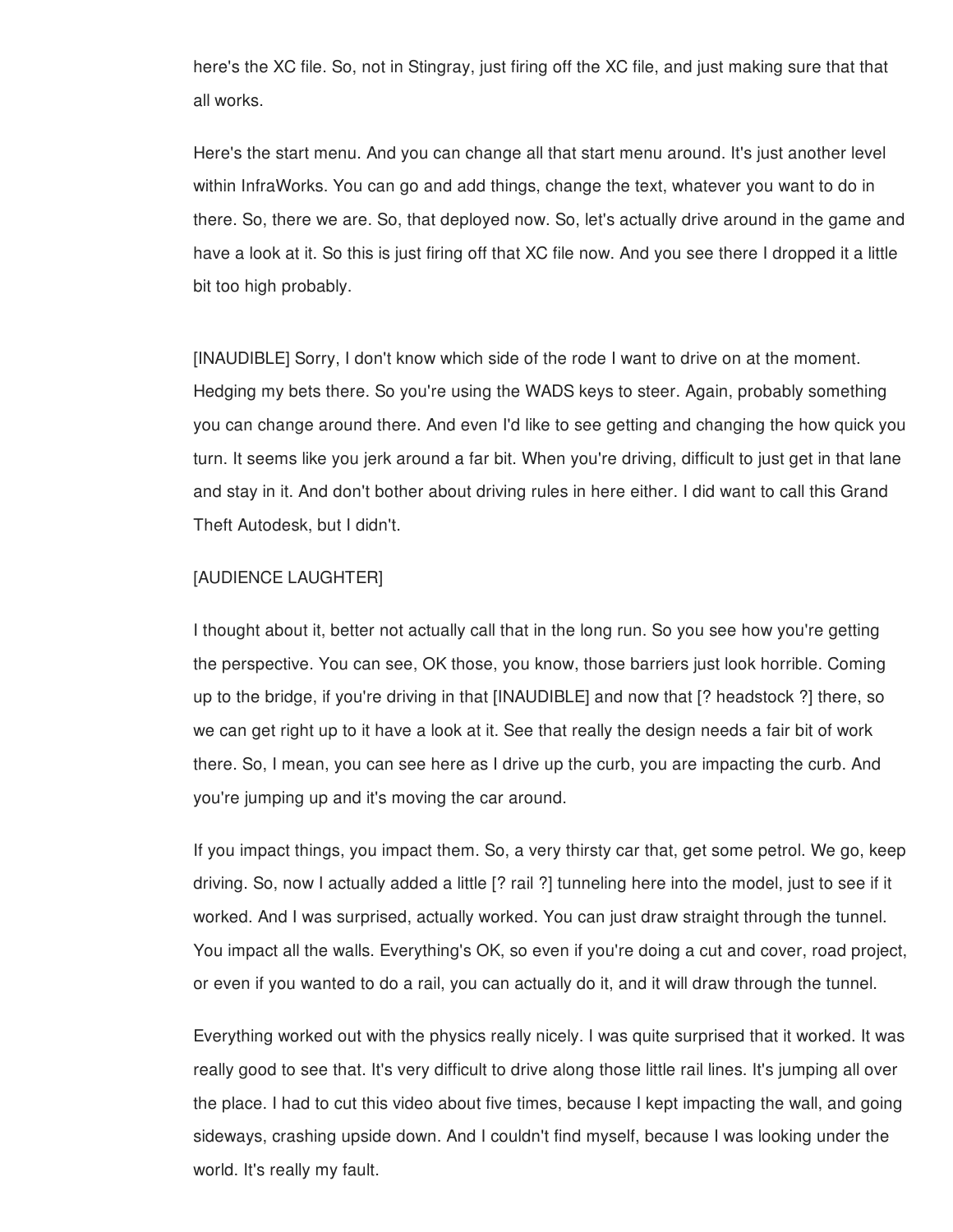There we are. Atrocious job of getting that upgrade there. And you see, I'm struggling to stay in the lines a little bit there.

**AUDIENCE:** Does it have sound?

**STEVEN ELLIS:** Yeah, there is sound. It's just like you can hear the vehicle, accelerating, decelerating.

**AUDIENCE:** Tires [? squealing? ?]

When you crash, it makes a whole lot of noise. Yeah. So let's just drive it back across this interchange that I've got there. And then we'll go and have a look at jumping the car, basically, off a little jump. And how that actually does work, too. I think you can-- I was trying get some of the 3ds Max guys to give me some models of like a loop the loop. And see how that works. And I think it actually would work. Because it went through that tunnel. It's clearly capable of doing those sorts of like internal physics to a model.

So if you want to invest some time, I think you can have a lot of fun getting this done. As I said before, it just makes it more interesting to come to work to have a play around with this. So I've forgotten where I was going here. I couldn't remember which road I'd done the little jump thing on. So yeah, and this was just an InfraWorks road. I just put a ridiculous grade and a vertical cool curve into it. So you can jump from here over to this little island, and then keep going.

So it actually does do it. I just didn't time it or land it, and the car's not fast enough. And then, I tried to hook it, and flip it upside down, I couldn't even get it to flip upside down properly. But it does crash over the top. But it just rights itself straight away. So, I think, you see it is a fair bit of fun to just muck around with stuff that. You can put a few Easter eggs in there for your colleagues to see, if they can go and find it.

So really, that's it for that workflow and everything. Is there any questions? Do you want me to go back to any slides as well for workflow? In the back?

**AUDIENCE:** So if we needed [INAUDIBLE]

**STEVEN ELLIS:** I haven't even tried. I'm not sure. There are small things that I need to investigate. Is there any one in here that's played around with that? No? Other questions?

**AUDIENCE:** On your lakes, do you extract the lake geometry and then just cut break lines in your terrain at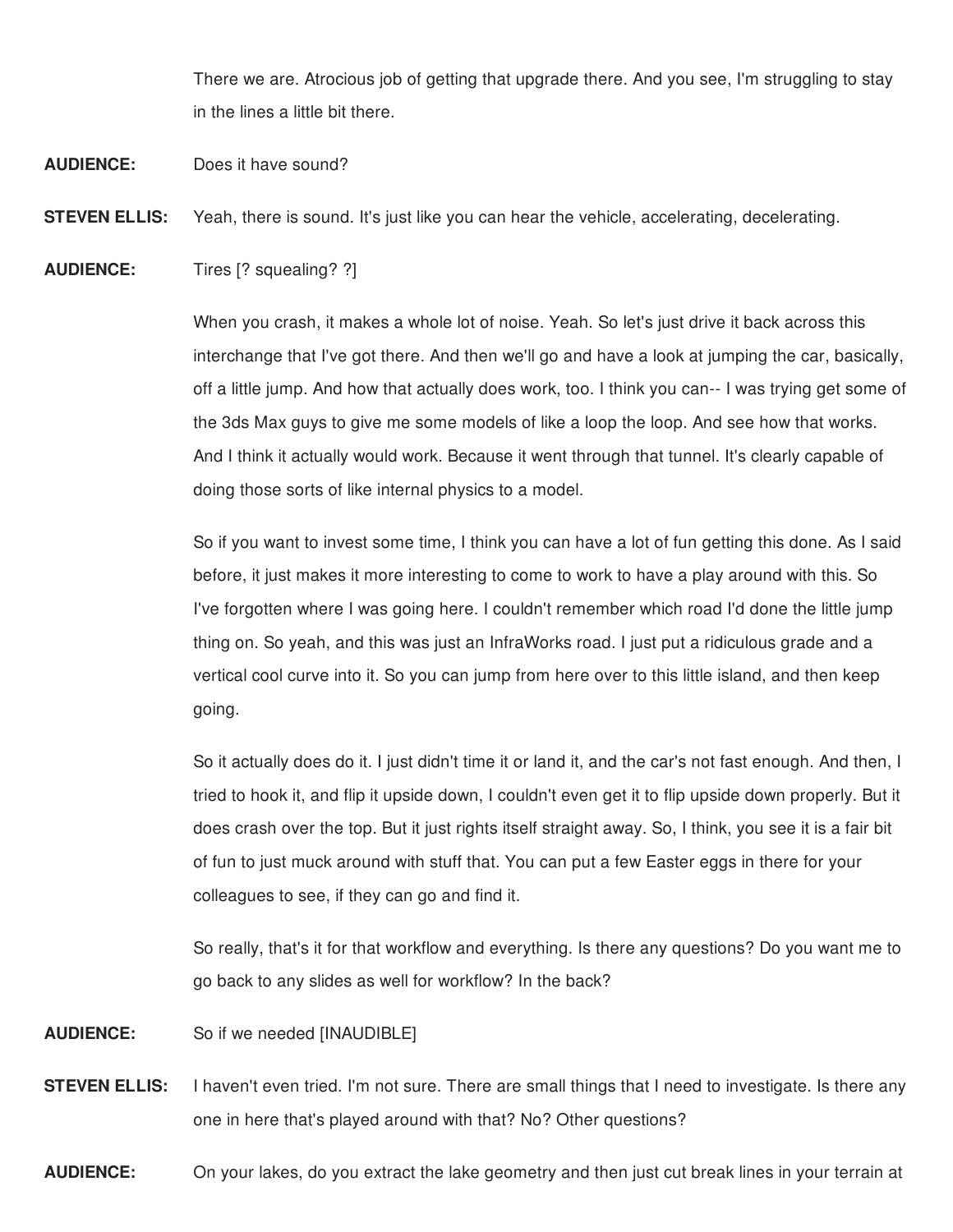all so you kind of limit the polygons in there? Do you look at those type of things and [INAUDIBLE] resurfaces [INAUDIBLE]

**STEVEN ELLIS:** I think if you're doing that in-- if you are going to get to [INAUDIBLE], you're probably in a real live design scenario, you probably would be doing that. I'm just taking dumb stuff out InfraWorks and going with it. Yeah I think you probably would. That optimizer anyway, you can strip that down to, like, one point on that anyway. But yes. That's just InfraWorks brings down the [INAUDIBLE], it just grids the whole lot. Yeah.

## **AUDIENCE:** [INAUDIBLE]

- **STEVEN ELLIS:** I mean that's why it bogged me down with the trees.
- **AUDIENCE:** It's in the textures. I saw a couple workflows where they were able to-- I've done SketchUp models in InfraWorks, and it doesn't [INAUDIBLE] relocate them in the same [INAUDIBLE] SketchUp models show up. And some similar, because I saw with InfraWorks, and if you played with getting the textures out of InfraWorks, you can just do that in 3ds.
- **STEVEN ELLIS:** No, see it's only InfraWorks by stuff in InfraWorks. It'll come across. And the trees obviously don't. So that's one that even doesn't work there. But 3ds Max, Revit, SketchUp models all into Max first up. I mean you have them sitting in InfraWorks because you need to visualize in there as well. And you're orbiting around just to do your animations and flythroughs in there. I mean you can even see from that very first video to, then, the production of that game, the InfraWorks is still a nice-looking render than Stingray.

But again, that's probably just down to my lack of understanding of how to get everything to work really, really smoothly through. In any game, if more effort in Max, you're going to get a much, much better product at the end. So, obviously, if you're going out to a client, and to maybe go out to the public, you'd want to spend a lot of time. But for just engineering, that's probably good enough to just drive around in for everyday sort of use. Yep?

**AUDIENCE:** Is the [INAUDIBLE] input just a standard game module in Stingray?

**STEVEN ELLIS:** Yes.

**AUDIENCE:** So that's something that Autodesk would allow you?

**STEVEN ELLIS:** Yep, so that's just there. So there's a couple of them, I think, that were in there, so you don't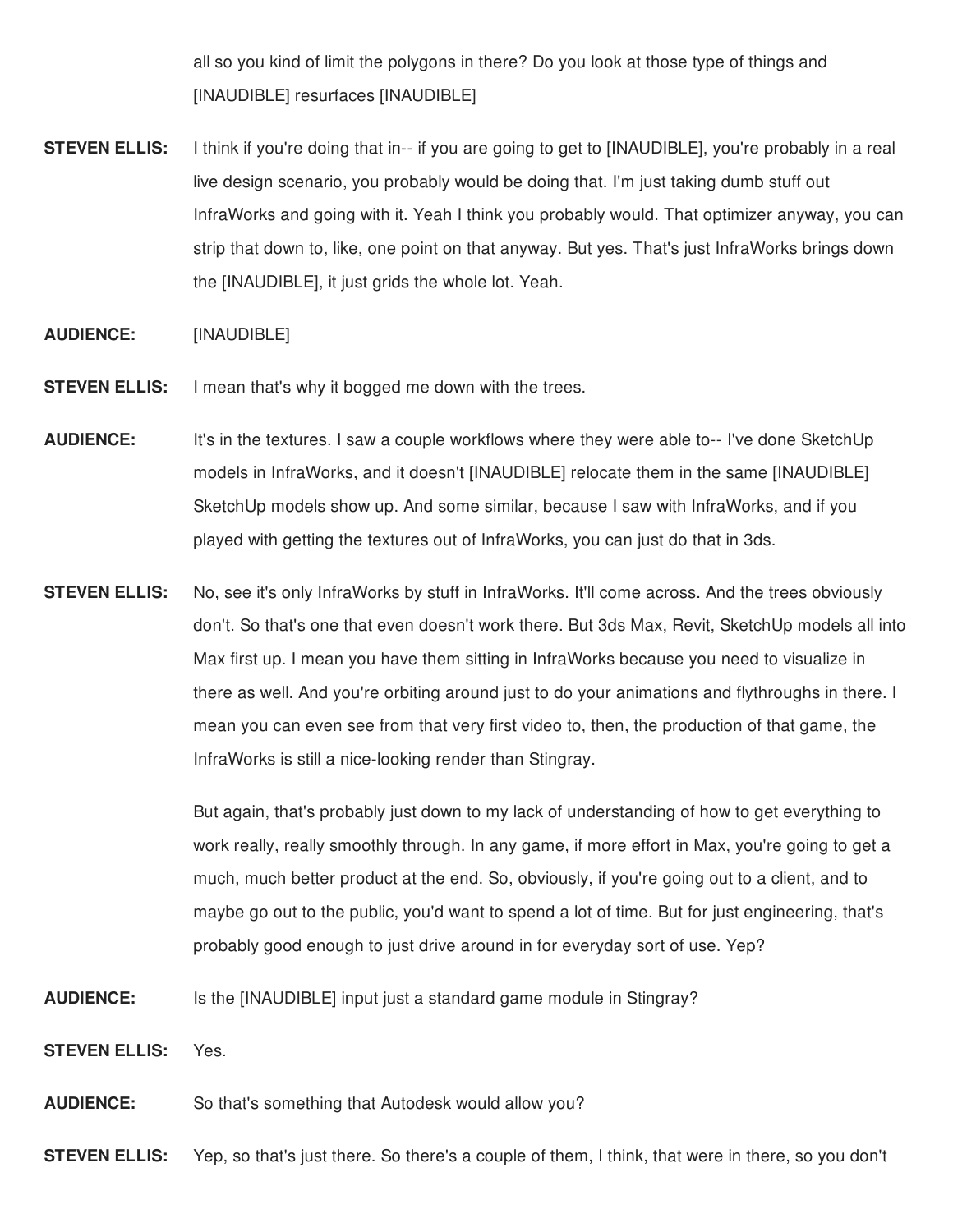have to just do the cars.

- **AUDIENCE:** Is there a community where you can get other templates, or has it been on the market long enough to [INAUDIBLE]?
- **STEVEN ELLIS:** I'm not sure. [? Cash ?] do you know that more? There is? So there is a Stingray person back there, might be evidence of that.
- **AUDIENCE:** [INAUDIBLE]
- **STEVEN ELLIS:** Thank you. Grab a card here. Thank you.
- **AUDIENCE:** [INAUDIBLE]
- **STEVEN ELLIS:** So that there, the different ones there. So there's VR. I can't even remember what they say. OK, yeah, I'll call this Oculus vehicle empty character in basic one.
- **AUDIENCE:** And then the tab up top, the online template, that's what you're talking about? The third one over? OK. Cook, thank you.
- **STEVEN ELLIS:** All right. Yeah, there's more cards at the very front if anyone wants one on your way out. Cool. Yeah?
- **AUDIENCE:** Is the quality of [INAUDIBLE] is simply applying the surface?
- **STEVEN ELLIS:** Sorry, say again?
- **AUDIENCE:** The quality of the image in the [INAUDIBLE] the client can [INAUDIBLE]

**STEVEN ELLIS:** Yeah, that's just the modeling within InfraWorks. For works I probably just haven't I haven't done enough effort in InfraWorks to get it all the work. So, again, if you are in a detailed modeling in [? civil ?] 3D or something, there'd be probably better work for us to get that model out into an FBX format to come in here. Texturing wise though, again, you probably need to be looking at all your texturing coming out of civil 3D, how's all that mapping.

> And there're workflows that I will eventually end up working on, I think, and coming to some sort of workflow around it. But, for the night, yeah, I think it would end up in the same sort of issues in terms of mapping the textures. I'd probably even be importing through InfraWorks, I imagine, bringing my civil 3D models back in InfraWorks. And again, that's just my first thought on how I would first try and tackle that.